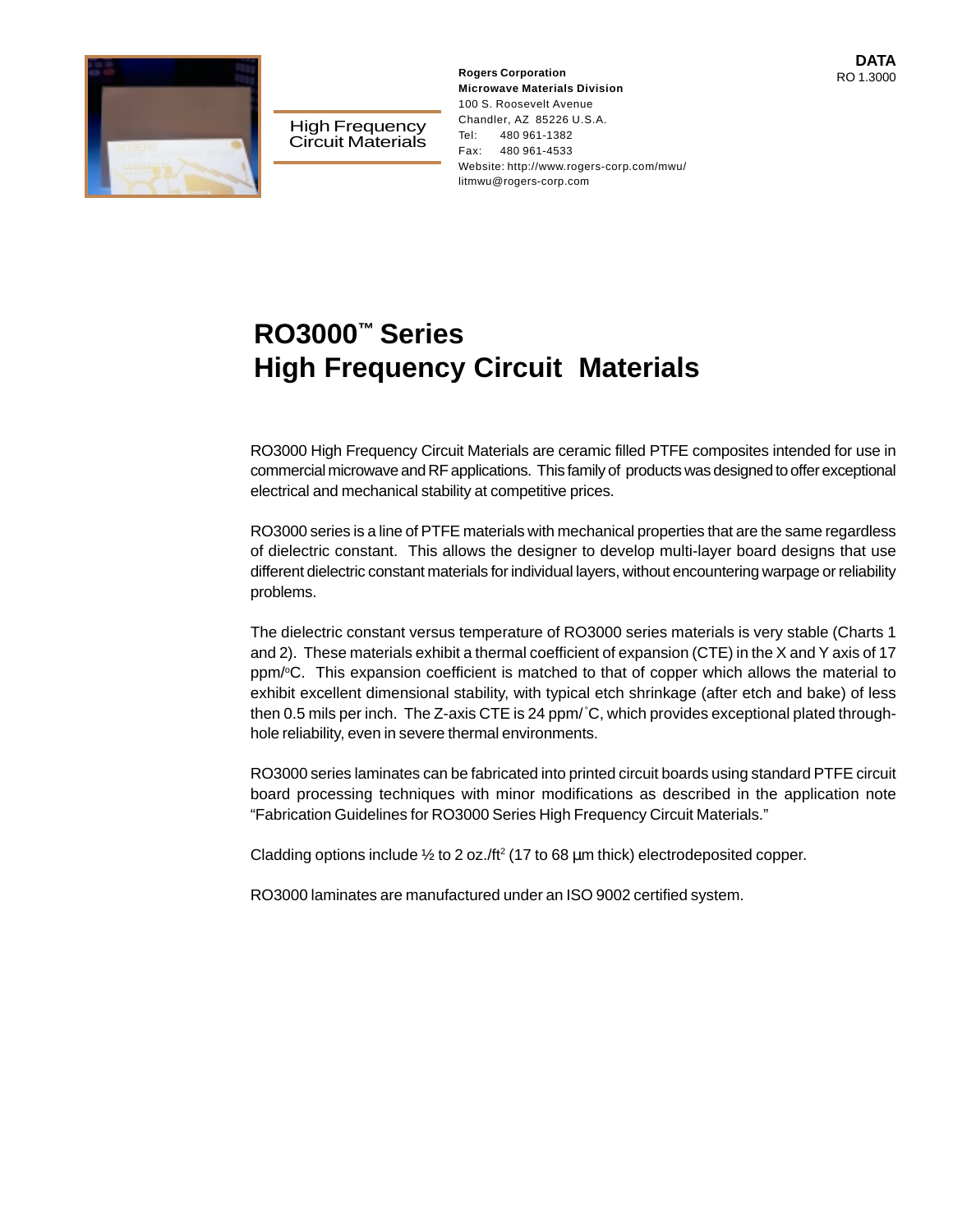|  |  |  | RO3000 <sup>™</sup> Laminate Product Information: |
|--|--|--|---------------------------------------------------|
|--|--|--|---------------------------------------------------|

| <b>PROPERTY</b>                                                  | <b>TYPICAL VALUE</b>          |                 | <b>DIRECTION</b> | <b>UNIT</b>              | <b>CONDITION</b>     | <b>TEST</b><br><b>METHOD</b> |                              |
|------------------------------------------------------------------|-------------------------------|-----------------|------------------|--------------------------|----------------------|------------------------------|------------------------------|
|                                                                  | RO3003                        | RO3006          | RO3010           |                          |                      |                              |                              |
| <b>Dielectric Constant</b><br>$\boldsymbol{\epsilon}_{\text{r}}$ | $3.0 \pm 0.04$ <sup>(2)</sup> | $6.15 \pm 0.15$ | $10.2 + 0.30$    | Z                        | $\equiv$             | 10 GHz 23 C                  | <b>IPC-TM-650</b><br>2.5.5.5 |
| <b>Thermal Coefficient</b><br>of $\varepsilon$ <sub>r</sub>      | 13                            | $-169$          | $-295$           | Z                        | ppm/C                | 10 GHz 0-100 C               | <b>IPC-TM-650</b><br>2.5.5.5 |
| <b>Dissipation Factor</b>                                        | 0.0013                        | 0.0025          | 0.0035           | Ζ                        |                      | 10 GHz-23 C                  | <b>IPC-TM-650</b><br>2.5.5.5 |
| Dimensional<br>Stability                                         | 0.5                           | 0.5             | 0.5              | X,Y                      | mm/m                 | A                            | ASTM D257                    |
| <b>Volume Resistivity</b>                                        | 10 <sup>6</sup>               | 10 <sup>3</sup> | 10 <sup>3</sup>  | Z                        | Mohm-cm              | A                            | IPC 2.5.17.1                 |
| <b>Surface Resistivity</b>                                       | 10 <sup>7</sup>               | 10 <sup>3</sup> | 10 <sup>3</sup>  | Α                        | Mohm                 | Α                            | IPC 2.5.17.1                 |
| <b>Tensile Modulus</b>                                           | 2070<br>(300)                 | 2070<br>(300)   | 2070<br>(300)    | X,Y                      | MPa<br>(kpsi)        | 23 C                         | ASTM D638                    |
| Water Absorption                                                 | < 0.1                         | < 0.1           | < 0.1            | ä,                       | %                    | D24/23                       | <b>IPC-TM-650</b><br>2.6.2.1 |
| <b>Specific Gravity</b>                                          | 2.1                           | 2.6             | 3.0              | ä,                       | $\overline{a}$       | 23 C                         | ASTM D792                    |
| Copper Peel<br>Strength                                          | 3.1<br>(17.6)                 | 2.1<br>(12.2)   | 2.4<br>(13.4)    | ä,                       | N/mm<br>(lb/in)      | After Solder Float           | IPC-TM-650 2.4.8             |
| Specific<br>Heat                                                 | 0.93<br>(0.22)                | 0.93<br>(0.22)  | 0.93<br>(0.22)   | ä,                       | J/g/K<br>(BTU/lb/ F) | $\overline{a}$               | Calculated                   |
| Thermal<br>Conductivity                                          | 0.50                          | 0.61            | 0.66             | ÷,                       | W/m/K                | 100 C                        | ASTM C518                    |
| Coefficient of<br>Thermal Expansion                              | 17<br>24                      | 17<br>24        | 17<br>24         | X,Y<br>z                 | ppm/C                | -55 to 288 C                 | ASTM D3386-94                |
| Color                                                            | Tan                           | Tan             | Off White        | $\overline{\phantom{a}}$ | $\overline{a}$       | $\sim$                       | ÷.                           |
| Density                                                          | 2.1                           | 2.6             | 3.0              | $\overline{a}$           | gm/cm <sup>3</sup>   | $\blacksquare$               |                              |
| <b>UL Flammability</b><br>Rating                                 | $94V - 0$                     | $94V - 0$       | 94V-0            | ÷.                       |                      |                              |                              |

(1) References: Internal T.R.'s 1430, 2224, 2854. Tests at 23°C unless otherwise noted. Typical values should not be used for specification limits.

(2) The nominal dielectric constant of an 0.060" thick RO3003 laminate as measured by the IPC-TM-650, 2.5.5.5 will be 3.02, due to the elimination of biasing caused by air gaps in the test fixture. For further information refer to Rogers T.R. 5242.

The data in Charts 1, 2 and 3 was produced using a modified IPC TM-650, 2.5.5.5 method. For additional information request Rogers T.R. 5156 and T.M. 4924.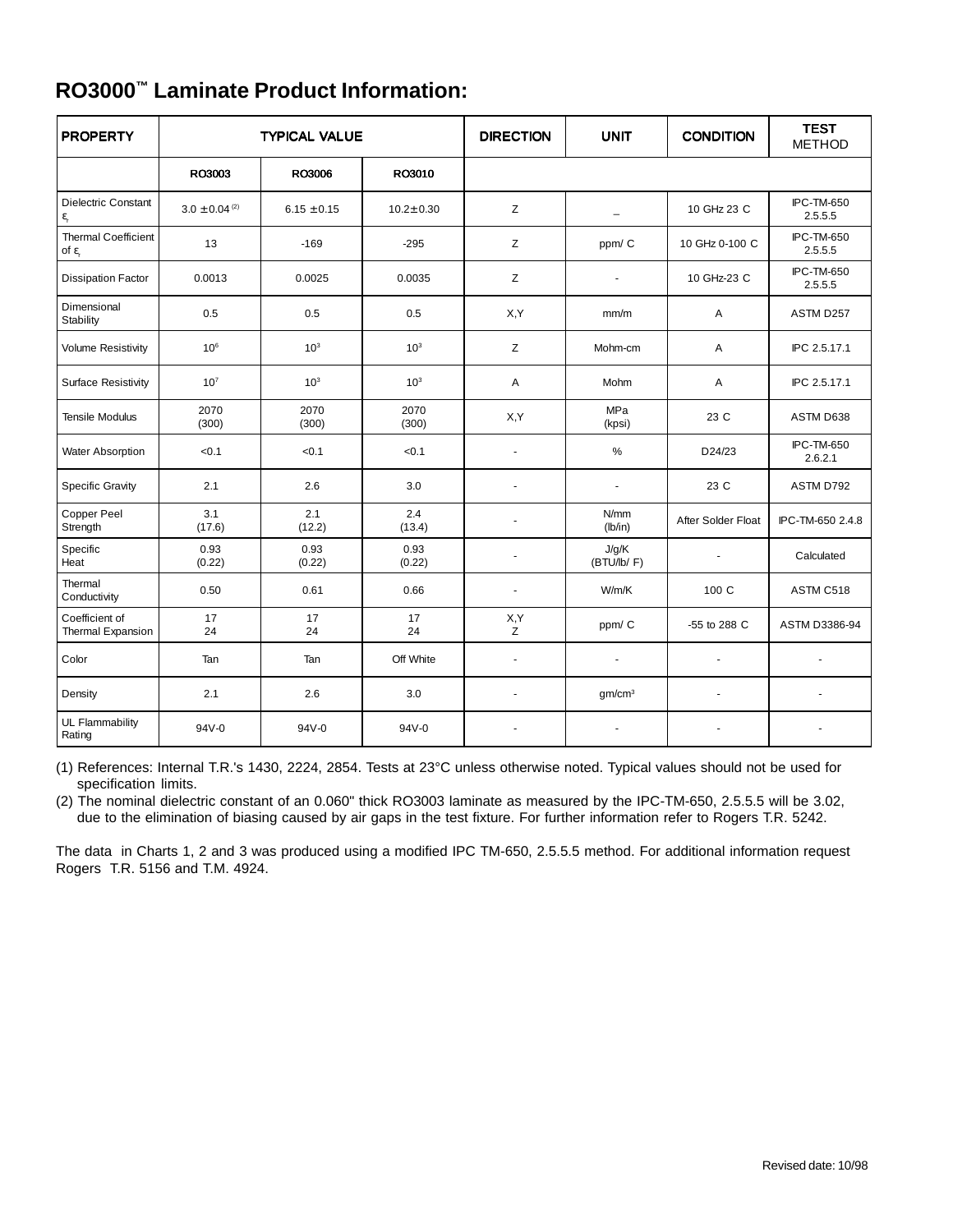

The data in Chart 1 demonstrates the excellent stability of dielectric constant over temperature for RO3003™ laminates, including the elimination of the step change in dielectric constant which occurs near room temperature with PTFE glass materials.

The data in Chart 2 shows the change in dielectric constant vs temperature for RO3006 and 3010 laminates. These materials exhibit significant improvement in temperature stability of dielectric constant when compared to other high dielectric constant PTFE laminates.







**Chart 3:** Dielectric Constant vs. Frequency for RO3000 Series Laminate



Chart 3 demonstrates the stability of dielectric constant for RO3000 series products over frequency. This stability simplifies the design of broad band components as well as allowing the materials to be used in a wide range of applications over a very broad range of frequencies.